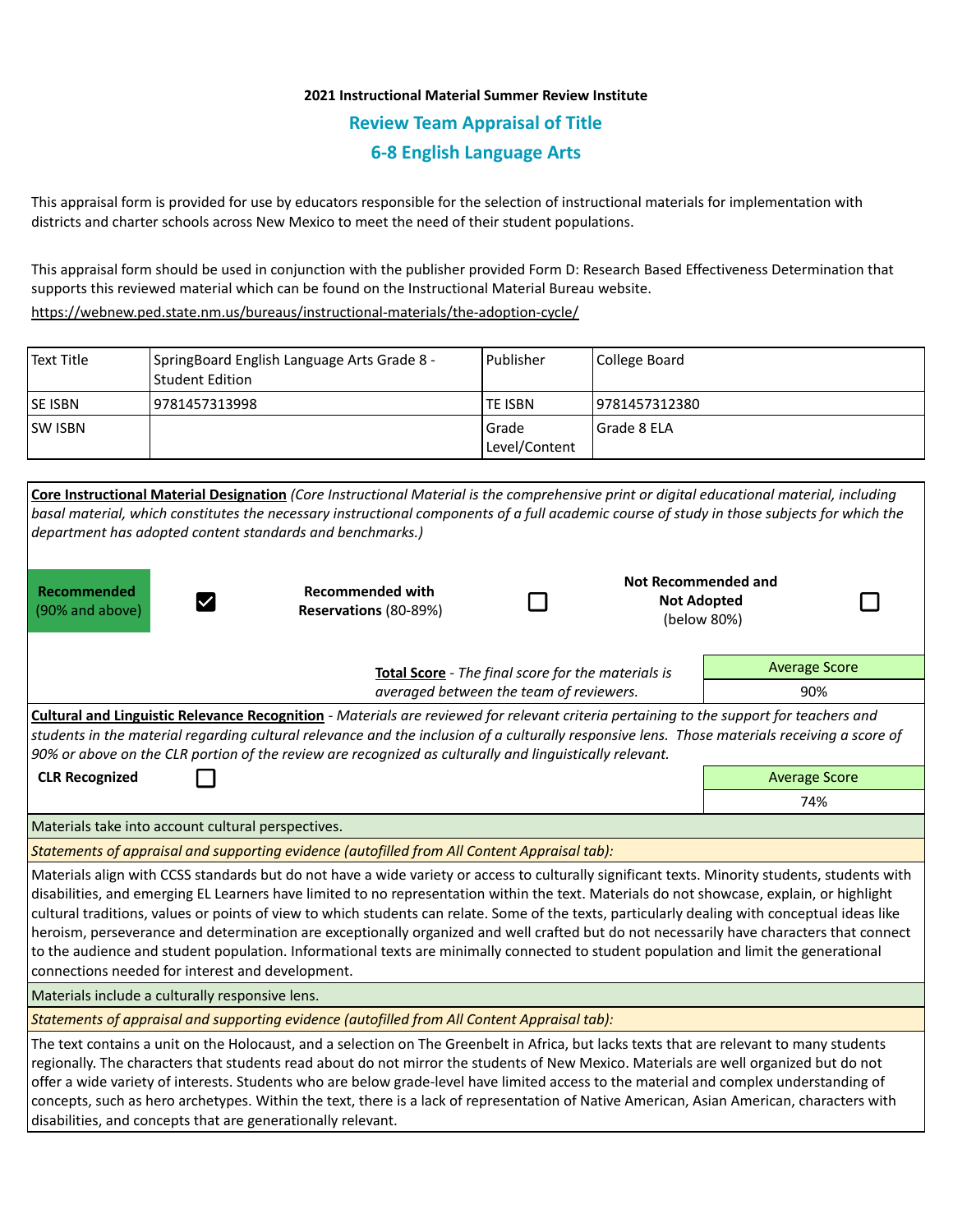**Standards Review** *- Materials are reviewed for alignment with the state adopted content standards, benchmarks and performance standards.*

Average Score

91%

Materials align with grade level ELA standards overall.

*Statements of appraisal and supporting evidence:* 

Students have multiple opportunities to practice the four modes of language - reading, writing, listening, and speaking. Many of the lessons throughout *SpringBoard English Language Arts, Grade 8,* encourage peer feedback and collaboration. The scope and sequence aligns with CCSS and provides comprehensive learning resources. Specific vocabulary focus and activities highlight a myriad of reading, writing, speaking, and listening.

Materials align to reading standards.

*Statements of appraisal and supporting evidence:* 

The materials align with grade-level CCSS reading standards. Students are able to access texts centered around historical narrative, mythology, 17th and 18 century literature, and informational texts that encourage both student and community growth. Students are given opportunities for answering questions with personal reflections along with textual based evidence. Activities are collaborative, focusing on student voice within reading and reflecting through the texts. The scope and sequence is designated through a complex and rich set of texts, geared toward both personal and reading development.

Materials align to writing standards.

*Statements of appraisal and supporting evidence:* 

The writing content meets CCSS standards. Writing tasks include narratives, essays, informational essays, argumentative essays, multimedia campaigns, and recreating a Shakespearean comedy. Students are given opportunities to practice writing effectively through organized writing groups, peer feedback, sentence starters, and synthesizing oral concepts to summaries. Students are given tools such as a writers checklist, outlines, and variable rubrics to demonstrate proficiency within the standards.

Materials align to speaking and listening standards.

*Statements of appraisal and supporting evidence:* 

This section aligns with CCSS speaking and listening standards. Social situations are highlighted throughout the curriculum, encouraging an authentic dialogue among students. Students are provided with opportunities to practice listening skills, and develop personal speaking and listening goals. Students are given self-pacing techniques, along with activities that garner self-evaluation. Students are encouraged to participate authentically, contributing cultural, generational, and community voices.

Materials align to language standards.

*Statements of appraisal and supporting evidence:* 

The content aligns with the CCSS language standards. Students are introduced to narratives, plays, informational vocabulary, along with supporting vocabulary. Language lessons are embedded throughout, including but not limited to, gerunds, verb participles, noun and verb placement, comma usage, ellipses, and citing textual-based evidence. There are lImited opportunities to work on skills such as spelling and utilizing tools to source unfamiliar words. Plagiarism was not explicitly taught in the text, rather mentioned, yet cited as an instruction throughout. Students who struggle with limited EL knowledge of academic vocabulary do not have supplemental media and/or pictures to authentically connect to newly acquired vocabulary throughout the texts.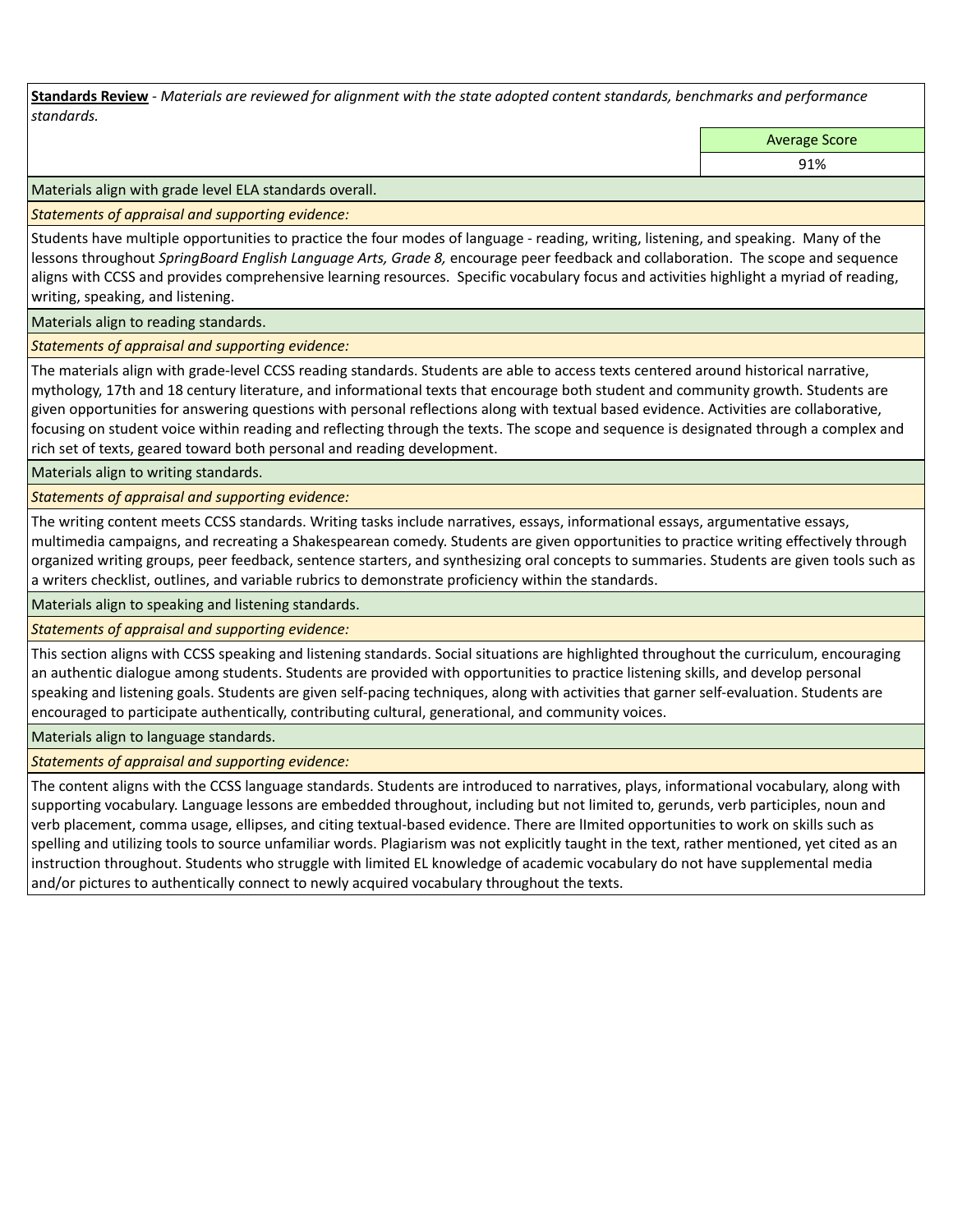**ELA Content Review** *- Materials are reviewed for relevant criteria pertaining to the support for teachers and students in the specific content area reviewed.*

Average Score

92%

Materials provide a selection and range of high-quality texts worthy of students' time and attention, exhibiting exceptional craft and thought and/or providing useful information.

*Statements of appraisal and supporting evidence:* 

Within the embedded framework of each unit, students are given access to materials that have multiple points of view and reflections about the text. *Gaining Perspectives*, *Knowledge Quests*, and *Independent Reading Links* encourage students to further explore topics. Materials encourage personal connections to the skills and newly learned content along with formulating new ideas and connecting to current concepts, for example the power of voting. Students are immersed in understanding, researching, and providing evidence about current societal issues, call to action, and sociopolitical connections throughout the community and world. Texts provide multiple perspectives, enhancing critical thinking, elevating students to collaborate, reflect, and revise.

Questions in the materials are high-quality text-dependent and text-specific questions. The overwhelming majority of these questions are text-specific and draw student attention to the particulars in the text.

## *Statements of appraisal and supporting evidence:*

The materials are high quality with texts at high levels and support students who are at grade-level and beyond. Skills students practice include citing textual evidence, providing commentary, etc. For example, the questions ask throughout the textbook in *Returning to the Text* and *Working from the Text* call for students to provide textual evidence to support their answers. Students are encouraged to make personal connections about topics and think about what someone might know or ask through activities found on *Knowledge Quests* and *Gaining Perspectives*.

Materials provide scaffolding and supports to enable students' learning of English language arts.

*Statements of appraisal and supporting evidence:* 

There are limited supports and guidance for English language learners, students below grade-level, or students struggling to acquire the skill. Supports are noted in the *Teacher Edition* under *Supporting English Language Learners* and *Leveled Differentiated Instruction.* The text and glossary lack supports such as pictures and images, as supplements for EL and below average learners. Students are given opportunities to source connotative and denotative definitions but are not explicitly taught the skills of sourcing correct meanings.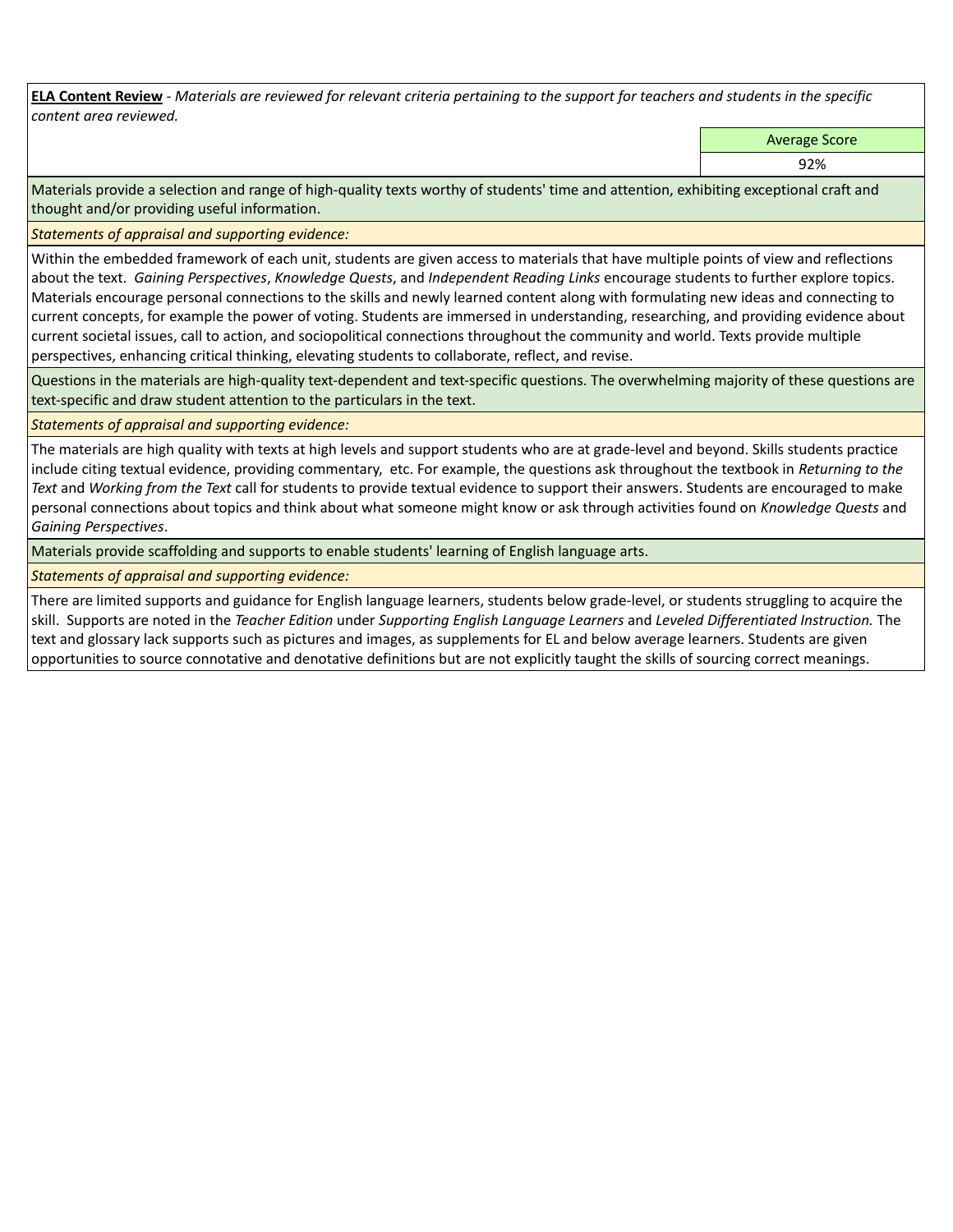**All Content Review** *- Materials are reviewed for relevant criteria pertaining to the support for teachers and students in the material regarding the progression of the standards, lesson structure, pacing, assessment, individual learners and cultural relevance.*

Average Score

86%

Materials are coherent and consistent with the standards that all students should study in order to be college and career ready.

*Statements of appraisal and supporting evidence:*

Materials are aligned with the standards that all students should study to be college and career ready. Students are given independent, partner and group tasks that encourage text reflection, feedback, and generating opinions. Synthesis, both within the textual outlines and research projects, give students chances to collaborate within a group, distinguish roles and present authentic learning products. Conducting research utilizes multimedia avenues aside from the book. Students are asked to work effectively, practice active listening, and debate topics that impact self, community, and the world.

Materials are well designed and take into account effective lesson structure and pacing.

*Statements of appraisal and supporting evidence:*

The structure of the *Teacher Edition* begins with a *Planning the Unit,* which consists of an overview of the unit. The planning unit provides an instructional sequence, highlights key vocabulary, alignment to college and career readiness, instructional outcomes, and assessment objectives. Within the *Teacher Edition,* step-by-step suggestions on how to deliver instruction are noted in the margins. These include incorporating group collaboration, conducting whole class discussions, *Assessing,* and *Adapting* instruction as needed. The supports, however, do not provide guidance for re-teaching if a student is not able to master the skill.

Materials support teacher planning, learning, and understanding of the standards.

*Statements of appraisal and supporting evidence:*

Each unit opens with *Planning the Unit*, which includes AP Connections and SAT Connections as well as *Vocabulary Terms with Spanish Cognates* and a suggested pacing guide. The text dependent questions, *Returning to the Text, Working from the Text,* are standards aligned and skills practiced are recursive. The standards covered are listed throughout the text. The depth of the questions become complex as students progress. However, there is minimal differentiation for students who are below grade-level, relearning a skill, and support for teachers who need to develop alternative options for understanding for students below grade-level.

Materials offer teachers resources and tools to collect ongoing data about student progress on the standards.

*Statements of appraisal and supporting evidence:*

Each unit contains two *Embedded Assessments -* one at the midpoint and one at the end of the unit. Each *Embedded Assessment*  includes a scoring guideline, outlining the essential skills of the CCSS, and students are encouraged to generate group checklists to ensure they have included the skill learned. The *Scoring Guides* evaluate student work, but do not provide instruction for students who do not meet "exemplary." *SpringBoard English Language Arts, Grade 8* offers *Progress Reports* that are retrieved via online but the information of mastery is minimal.

Materials support effective use of technology to enhance student learning.

*Statements of appraisal and supporting evidence:*

Materials align and support development of 21st century skills and standards. Materials present students with a globally cognizant point of view, asking students to reflect the ongoing changes within self and community to texts. Students are asked to practice citation and avoid plagiarism; however, plagiarism and citation are not explicitly taught in a lesson, rather mentioned. Students are asked to determine bias within an article, instead, supplementing through research to find alternative sources through the Web and media. Students are exposed to other forms of technology such as referencing newspaper articles, magazines, and/or radio transcripts. When given an opportunity, materials align with generational topics, giving students a chance to provide meaningful feedback and voice opinions.

Materials can be easily customized for individual learners.

*Statements of appraisal and supporting evidence:* 

Materials can be easily customized for students who are at grade-level and beyond; however, a great deal of work needs to be completed on the teacher's part to assist struggling learners. The *Teacher Edition* provides *Teacher to Teacher* tips and limited *Leveled Differentiated Instruction*. The *Teacher Edition,* along with aspects in the *Student Edition* readily infer directions or assume that students understand the context or instructions given. Many elements can be easily confusing without an extensive understanding or application of inferential data.

Materials give all students extensive opportunities and support to explore key concepts.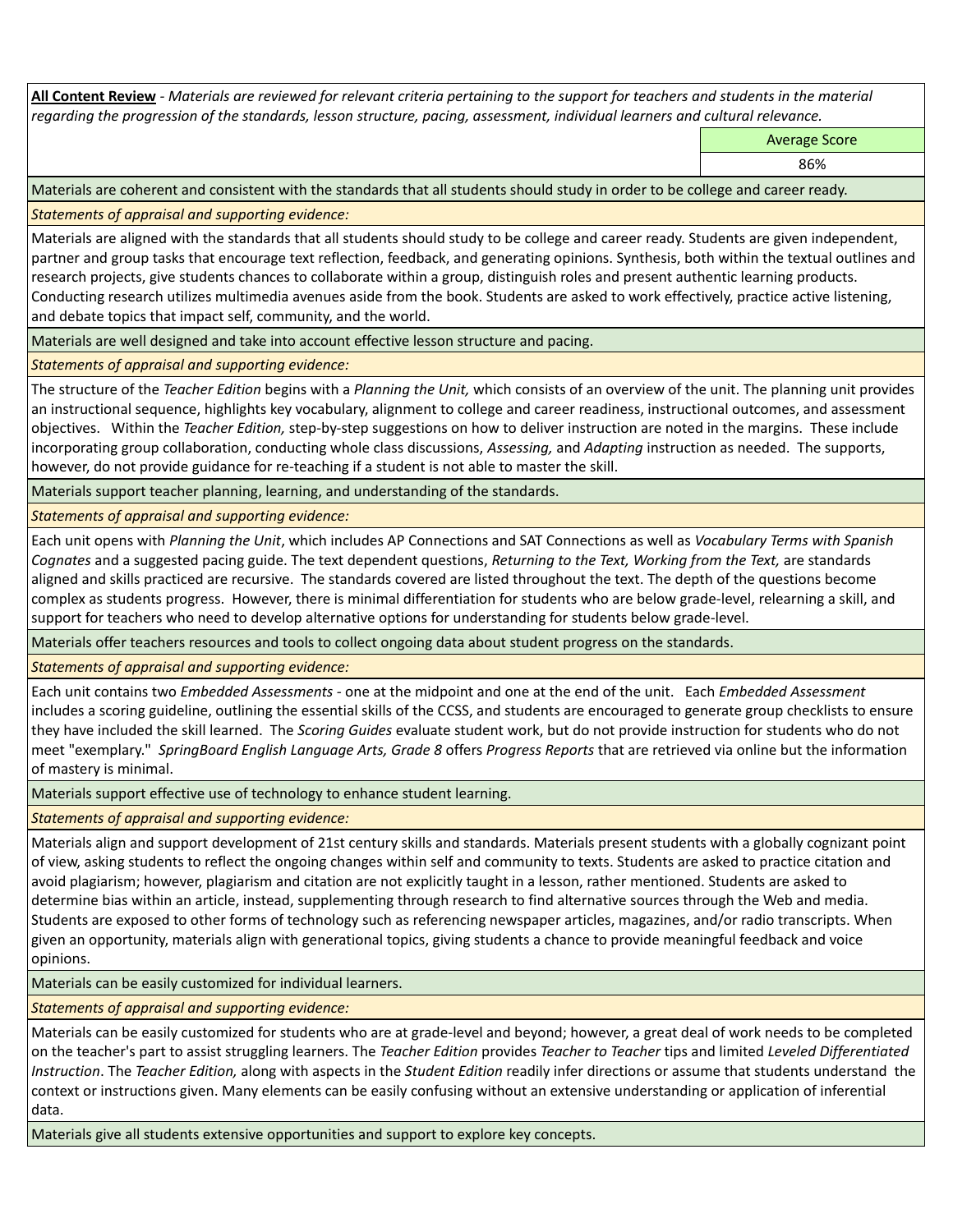*Statements of appraisal and supporting evidence:*

The materials included in *SpringBoard English Language Arts, Grade 8* garner student engagement through real-life situations. These include exploring topics that encourage fighting for marginalized voices such as women, migrant workers, etc. Materials pose student action rather than just student reflection. The overall message is for community involvement for the betterment of humanity. While differentiation is embedded throughout the text, there are limited opportunities for both teachers and students to relearn/reteach key concepts.

Materials take into account cultural perspectives.

*Statements of appraisal and supporting evidence:*

Materials align with CCSS standards but do not have a wide variety or access to culturally significant texts. Minority students, students with disabilities, and emerging EL Learners have limited to no representation within the text. Materials do not showcase, explain, or highlight cultural traditions, values or points of view to which students can relate. Some of the texts, particularly dealing with conceptual ideas like heroism, perseverance and determination are exceptionally organized and well crafted but do not necessarily have characters that connect to the audience and student population. Informational texts are minimally connected to student population and limit the generational connections needed for interest and development.

Materials include a culturally responsive lens.

*Statements of appraisal and supporting evidence:*

The text contains a unit on the Holocaust, and a selection on The Greenbelt in Africa, but lacks texts that are relevant to many students regionally. The characters that students read about do not mirror the students of New Mexico. Materials are well organized but do not offer a wide variety of interests. Students who are below grade-level have limited access to the material and complex understanding of concepts, such as hero archetypes. Within the text, there is a lack of representation of Native American, Asian American, characters with disabilities, and concepts that are generationally relevant.